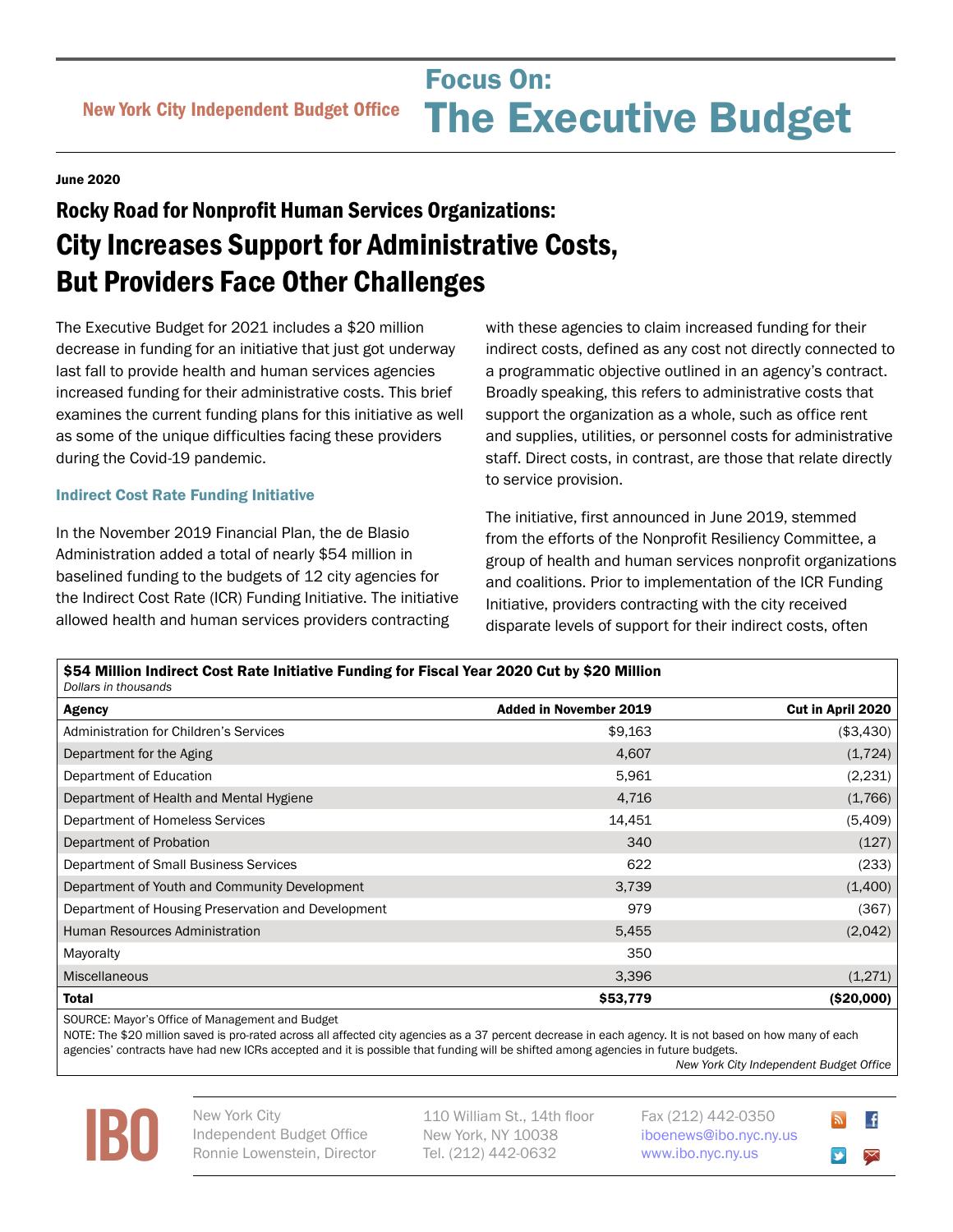far lower than the actual indirect costs incurred. The initiative was based on a new citywide cost manual that standardizes the process of calculating ICRs and centralizes the process for providers to claim new rates through amendments to their existing contracts using the new ICRs. In November, funding was added to the city budget because the new rates will in most cases be higher than those providers have received in the past. The initiative applies to health and human services contracts that were in effect as of July 1, 2019, with some exceptions; as of March 24, 2020, a total of 339 providers had begun the process of applying for the new ICRs.<sup>1</sup>

The Citywide Savings Program in the 2021 Executive Budget included a \$20 million decrease for the initiative across agencies in the current fiscal year (unless otherwise noted all years refer to city fiscal years). Based on the number of providers that have so far submitted requests for new ICRs, the Mayor's Office of Management and Budget now expects spending for the initiative in the current year will be \$20 million less than they had anticipated in November. Providers have been assured that this decrease does not represent a cut in the initiative, that the initiative is moving forward, and that providers that submit for new ICRs and are approved will be able to claim their money.

## Determining Rates

Providers have two options for getting new ICRs approved. One is for providers is to accept a default ICR of 10 percent. According to a [report](https://www1.nyc.gov/assets/nonprofits/downloads/pdf/ICR_Fund_Initiative_March2020Report.pdf) issued by the city implementation team working on the initiative, as of March 24, 93 providers had completed the first step in claiming this 10 percent ICR and 11 had gotten all the way through the process and had a 10 percent ICR accepted by the city.

Alternatively, providers can file for a rate higher than 10 percent. This requires submitting verifying documentation from either the federal government or an independent accountant certifying that the provider's ICR conforms to city standards. Providers have until June 30, 2020 to submit this verification paperwork to retroactively claim new ICRs for this fiscal year; they can also submit the necessary documentation between July 1 and December 31, 2020 to claim new ICRs for 2021. As of March 24, 112 providers had submitted forms indicating that they intended to apply for a higher, independently verified ICR by June 30; 7 of these providers had already had their new ICRs accepted.

If a provider knows that their ICR is higher than 10 percent but did not anticipate being able to submit the additional

verification documentation required by June 30, they had the option of claiming a conditional ICR of up to 12 percent for 2020 only. Providers were required to submit a form indicating that they planned to take this conditional option by January 31, 2020. One hundred and thirty-four providers applied and as of March 24, 58 had ICRs of up to 12 percent accepted for 2020. These providers must submit additional verification paperwork by December 31, 2020 to claim their actual ICRs for 2021 and subsequent years. According to advocates for the human services industry, rates independently certified by an accountant or the federal government have often been higher than the 10 percent or 12 percent defaults—in some cases, as high as 21 percent. With the exception of conditional rates, which are in effect for one year, ICRs once established are applicable for three years from the start of the fiscal year in which the provider submitted a request for a new rate.

## *Limited Effect of Executive Budget Reduction.* The

Executive Budget would only reduce spending for the current year. The Mayor's Office of Management and Budget contends that even with the \$20 million reduction for 2020 that funding is sufficient to pay providers their current year ICRs. This is because the number of providers applying for the 10 percent ICR was known at the time the Executive Budget was released as well as the number that had filed to claim a conditional ICR of up to 12 percent for this year. Advocates for nonprofits have also said that they expect that organizations that have applied for ICRs for this year will receive the funding, and indeed some already have. No reduction was made to the later years when it is assumed that the rates providers eventually get independently verified for 2021 and the out-years are likely to be higher.

# Other Difficulties Facing Providers

As the ICR Funding Initiative has been moving forward, health and human services providers have faced other difficulties stemming from the Covid-19 pandemic. Many providers are incurring higher expenses than usual due to increased demand for their services, and some have been forced to cancel fundraisers that usually provide a significant portion of their annual budgets. Nonprofits and their advocates have also raised concerns about uncertainty, a lack of clear guidance, and inflexibility around their city contracts during this particularly difficult time.

In mid-March, the de Blasio Administration declared that health and human services providers would continue to get paid even if they could no longer meet their contractual performance targets due to the pandemic. But on April